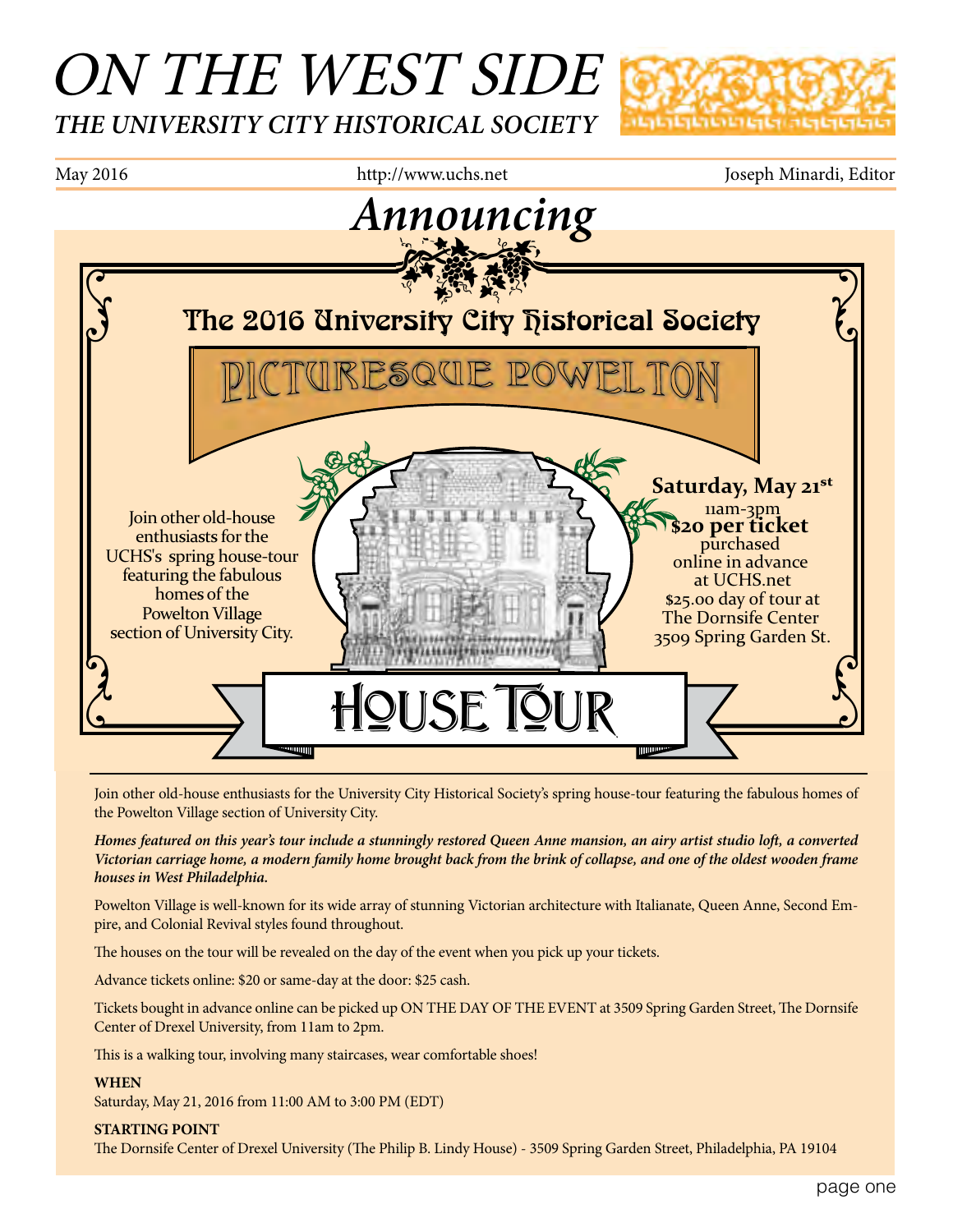Q: H**ow do you hang a chandelier when an old gas pipe protrudes through the center of the medallion?**

A: You hang the fixture from the gas pipe, but you have to know the trick, because there are no standard fittings for hanging the electrical box. First, be sure the gas pipe is secure enough to bear the weight:

 • Disconnect gas to the gas pipe (you may need a licensed plumber for this step).

 • If there's a cap on the end of the pipe, remove it.

 • Run any required electrical cable to the medallion. If necessary, widen the hole around the gas pipe to pull cable through.

 • Connect cable to a shallow box (half-inch deep), and slide box onto gas pipe.

 • Hold box firmly against the medallion with a collar adapter from an EMT (electrical metallic tubing) coupler. If hole in medallion is so big that box slides up pipe into the ceiling, provide backing by attaching another EMT collar above the box.

 • Attach a hickey (fitting used to mount a lighting fixture) that fits threads on gas pipe.

 • Hang fixture from gas pipe. Use a five-inch deep canopy to cover box, pipe, and electrical connection.

From *Old House Journal*, Clem Labine, August-September, 1983.

### **Hanging a Chandelier**

## Ask the Experts

*Photo by Moses King. Photo by Joseph Minardi.*

The descriptions below unravel the mysteries of floor covering from about 1750 to the twentieth century. Familiarity with common terms makes it easier to find the right carpet or rug (or at least a facsimile). Also, knowing the vocabulary is a big help when you refer to period decorating books: Next time you read Harriet Beecher Stowe, you'll know just what she means when she recommends an "ingrain" for the parlor.

On the southwest corner of 42nd and Spruce Streets is a handsome single home that once belonged to financier and clubman Clarence Howard Clark, Jr. The house was once described as "an attractive combination of English Gothic and Queen Anne." His father, Clarence Clark, Sr., lived across the street on one of the largest private estates in West Philadelphia.

# C**ARPETS & RUGS: A GLOSSARY**



#### **University City Then & Now:** 42nd and Spruce Streets

Early in his career, prominent architect Horace Trumbauer designed sixteen houses on the 4800 block of Windsor Avenue and four more on the southeast side of 49th Street in 1894. The builders and contractors for these twin homes were William McCoach and Robert Johnston.

Trumbauer began his career by working for the Hewitt Bros. before opening his own office in 1890. He would draw from a wide range of styles, from French to Georgian Revival, for his projects. Trumbauer is also notable for hiring Julian Francis Abele, the first African–American graduate from the Penn's School of Architecture. Trumbauer's more recognizable works are the Philadelphia Museum of Art, the Free Library on Logan Square, and the Irvine Auditorium at Penn.



*Twin houses on the 4800 block of Windsor Avenue. Photo by Joseph Minardi.*

**Aubusson Carpet:** From the Middle Ages until recently it was produced in a small town (of the same name), near Limoges, France. It's woven on a vertical loom with a thick-thread tapestry weave (without a pile) in large scale, muted color patterns. Until the 19th century, the warp was a combination of flax (linen) and wool, when it became cotton; the weft has always been wool. Now used to refer to any rug with a heavy, coarse tapestry weave - usually a French floral or scroll design.

**Braided Rug:** This ever-popular covering is made of strips of used cloth or remnants. Initially used in frugal households, and upstairs halls and bedrooms, by the mid-19th century it added the popular "hand-crafted" touch to the fireplace hearths and plain rooms.

**Axminster:** Originally a mid-19th century worsted English carpet imitating colorful Turkish carpets. Unlike Brussels or Wilton, this sumptuous cut-pile carpeting was woven in one piece (to room-size width) by hand-knotting on a vertical loom. By 1790, most wealthy American households boasted a Scotch, Wilton, or Brussels carpet in the parlor. Yet Axminster, the most expensive of fine carpets, was seldom found this early in America. But by the 1870s, they were machine-woven, still in wide widths without seaming, and readily available. Good-quality Axminster is still sold, but the term is now applied even to narrow widths in synthetics. duction of aniline dyes in 1850 and chemical based colors after 1869. It was, and still is, sold as borders which could be sewn to a solid color or patterned broadloom rug. **Carpet:** Usually "carpet" refers to a soft floor covering which is room sized or wall-to-wall, while "rug" is somewhat smaller. From *Old House Journal*, Joni Monnich, August-September, 1983. *To be continued in next issue.*

**Broadloom:** Seamless carpeting, which, as its name implies, is woven in broad widths, usually 9, 12, 15, or 18 feet. Readily available today in a variety of weaves, including velvet and Axminster, the quality is determined by the closeness of the tufts and the number of rows per inch. Borders of finer carpeting can be added to a broadloom center to give the look of a more expensive carpet.

**Brussels:** Still sold today, this long-wearing carpeting - the pride of many American parlors -- was characterized by a woven, not hand-knotted, uncut worsted loop pile in 27 to 36 inch strips. The weaving process was invented in Brussels, Belgium, in 1710, but the carpet didn't become popular until 1740 when it was produced in Wilton, England. Comparable to a Wilton, but less costly, the Brussels weaving process allowed for elaborate designs in bold, vibrant colors which became even stronger with the intro-

### Rews From Around U-City

The Gables, the venerable old B&B at 4520 Chester Avenue, is up for sale with an asking price of \$1.575 million. The Willis Hale-designed house was built in 1889 for Dr. Daniel Egan. The 11-room mansion underwent a number of various uses (and some hideous alterations) before it was trans-



formed into a bed and breakfast in 1991. It is the hope of the UCHS that the future owners of this grand Victorian home maintain it in its current condition.



Another stunning house that is up for sale in University City is at the northeast corner of 46th and Pine (331 S. 46th), a former bed and breakfast (formerly The Spruce Hill Manor) that is now a private resident again. The large dwelling was built on March of 1909



by Herbert H. Downsborough. The architect was W. Frisbey Smith (this issue's featured architect). The asking price for this beautiful home is \$825,000.

A circa 1879 twin home at 3935-7 Chestnut (between HUB and the Ronald McDonald House) has been demolished re-



cently, highlighting the

importance of preservation on University City's blocks zoned for higher density. The Ronald McDonald House purchased the houses in 2014 and 2015, reportedly paying millions for them. The tragedy in this story, aside from the razing of the two houses, is the lack of protocol in the process leading up to the approval for demolition.

#### *Photos by Joseph Minardi.*

### Did you know?